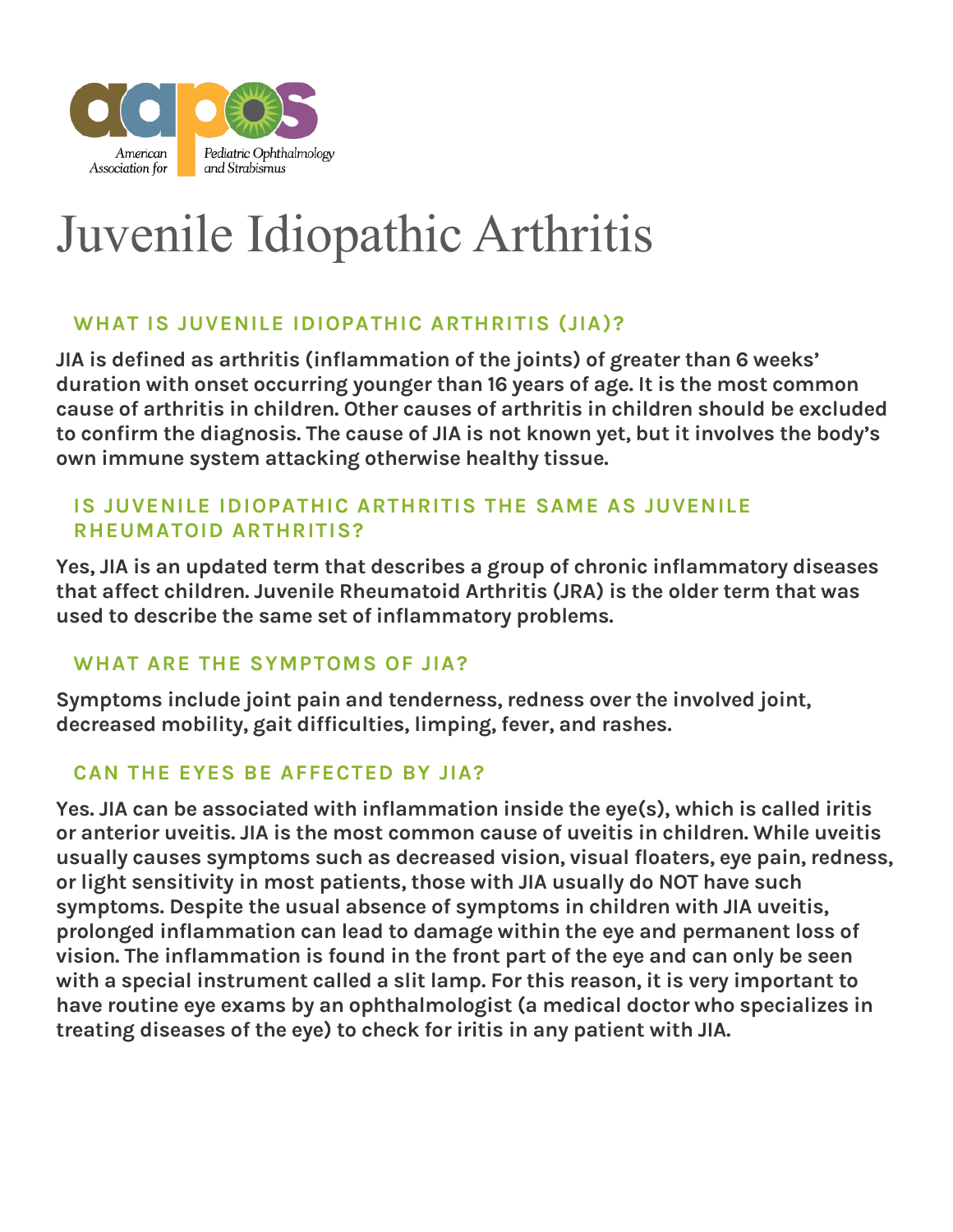



**Fig. 1:** Signs of long term uveitis in the eye.

# **WHAT TREATMENTS ARE AVAILABLE FOR UVEITIS?**

If untreated, inflammation can cause glaucoma, cataract formation, calcium deposits in the cornea (band keratopathy), scarring of the pupil (posterior synechiae), swelling in the retina (macular edema), and swelling of the optic nerve (papillitis). These problems can result in decreased vision and even blindness. (See Figure 1 for an example of band keratopathy associated with chronic iritis.)

# **WHAT TREATMENTS ARE AVAILABLE FOR UVEITIS?**

Corticosteroid eye drops are the most common medicine prescribed to treat uveitis and are the mainstay of treatment. Corticosteroids work by decreasing the reaction of the immune system. When applied in drop form, the effect is limited to the eye itself. Other eye drops may be given to help dilate the pupil to relieve discomfort and prevent/treat scarring. Corticosteroids may also be given systemically or as an injection around the eye if the eye drops alone are not adequate. Surgical procedures may be necessary to treat the complications of JIA-associated uveitis such as cataract, glaucoma, and band keratopathy.

A rheumatologist will often treat JIA in conjunction with the ophthalmologist, using systemic medications that can help control both the iritis as well as any associated arthritis.

# **WILL THE UVEITIS EVER COME BACK?**

Yes, it is possible for the inflammation to return often without symptoms again. It is therefore very important to have regular eye examinations with an ophthalmologist at